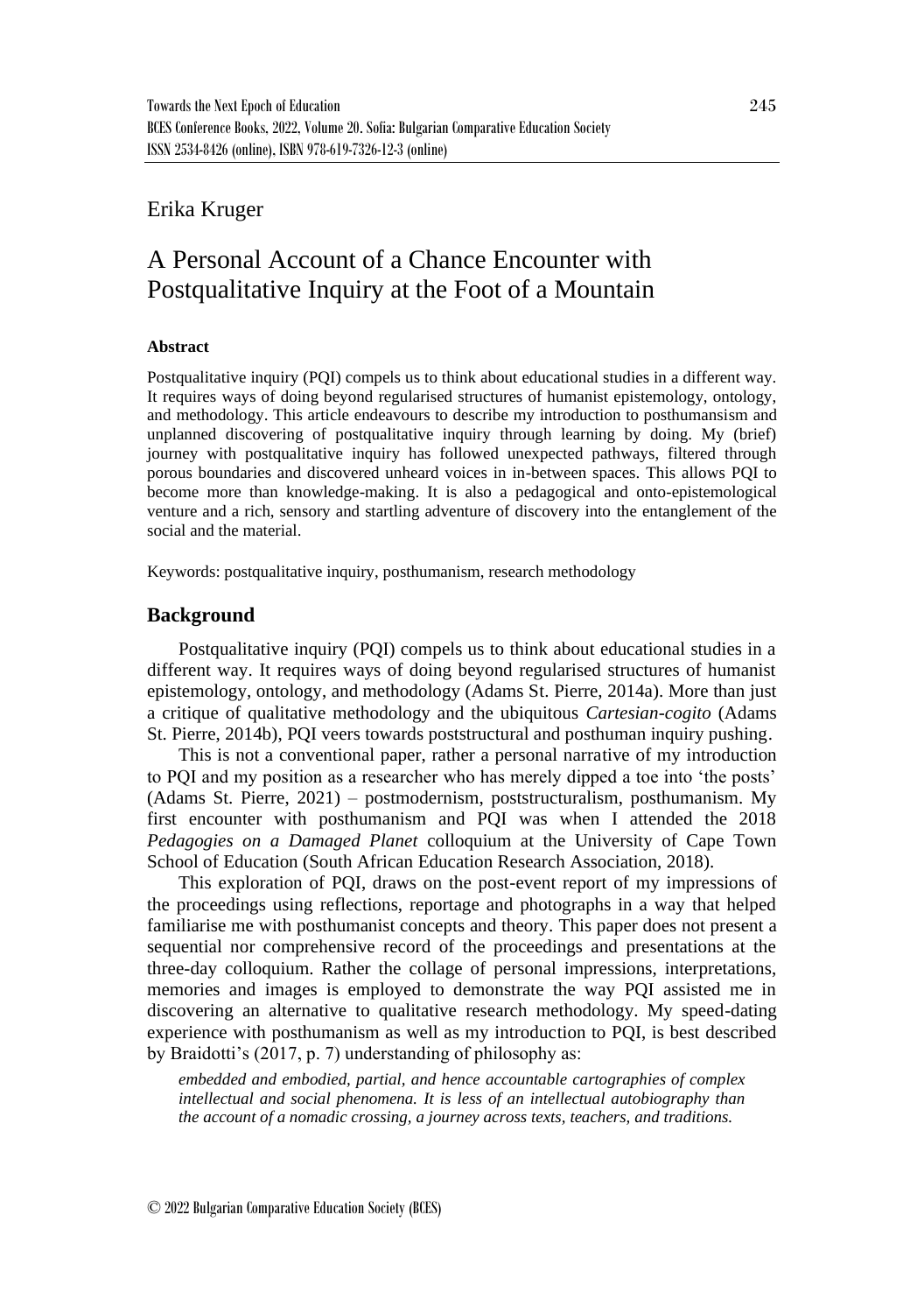Throughout, I present my reflections of the colloquium as it relates to posthuman and PQI thinking and concepts.

#### **Beyond humanism**

A posthumanist perspective considers humans as physically, chemically, and biologically entangled and dependent on their environment. We are part of a bigger and dynamic ecosystem on which we act but which also changes us.

#### *Reflection on the keynote presentation by Prof Karen Malone, Western Sydney University*

*Anthropocene … crime scene: The main reason for the present struggles on this planet, it is argued by posthumansists, is the human centeredness of this geological period (unofficially known as the Anthropocene epoch) and the ways in which we shape, and are shaped by our material and our environment. … (I)t provides a lens to understand (1) the pace at which postindustrial humanity altered the planet and (2) how bodies are ethically and politically situated within material environments, according to Braidotti.* (Kruger, 2018, p. 8)

This viewpoint demands a different way of doing inquiry (Le Grange, 2018). According to Adams St. Pierre (2019, p. 3), thanks to the recent "ontological, posthuman, affective, new material, and new empirical turns", humanist social science research, can no longer adequately explain the complexity of the world. Nor can humans continue to be viewed through the lens of Descartes's cogito (Adams St. Pierre, 2021).

Qualitative research has reached its limits and to continue "working the ruins" by incorporating PQI into qualitative research rather doing something different from the start, is pointless. "If something different is to develop, we have to take Derrida's advice and overthrow the structure" (Adams St. Pierre, 2014b, p. 13). This does not mean humans are being jettisoned from research. Rather the focus on humans is de-emphasised and the presence of non-human elements acknowledged (Ulmer, 2017). This creates burgeoning possibilities for doing inquiry and "openings across academic fields regarding who and what has the capacity to know" (Ulmer, 2017, p. 1).

Adams St. Pierre admits it is not easy to do PQI. We battle to escape our training and the dominance of humanist epistemologies (Adams St. Pierre, 2014b). Also, the traditional silo approach to knowledge, despite being an epistemological project in itself, consigns ontology to the realm of philosophy and tends to disregard it in empirical research methodology. Another reason is the notion held that only two methodological alternatives are available to us – interpretive qualitative or positivist quantitative methodology. We cling to consecrated concepts like method and data even in everyday practices like talking with and observing people.

Yet, PQI is not methods driven, it re-formulates and re-assesses the entire research process from:

*the objects of inquiry, methods used to produce 'data', what 'data' is, coding as a practice of meaning-making, and the formal conventions of academic article writing for journal publication.* (Taylor, 2016, p. 1)

Adams St. Pierre (2014b, p. 12) therefore suggests that researchers start their studies, not with "the methodology machine", but with an understanding of the ontoepistemologies that enable us to think such a thing as science, as well as the power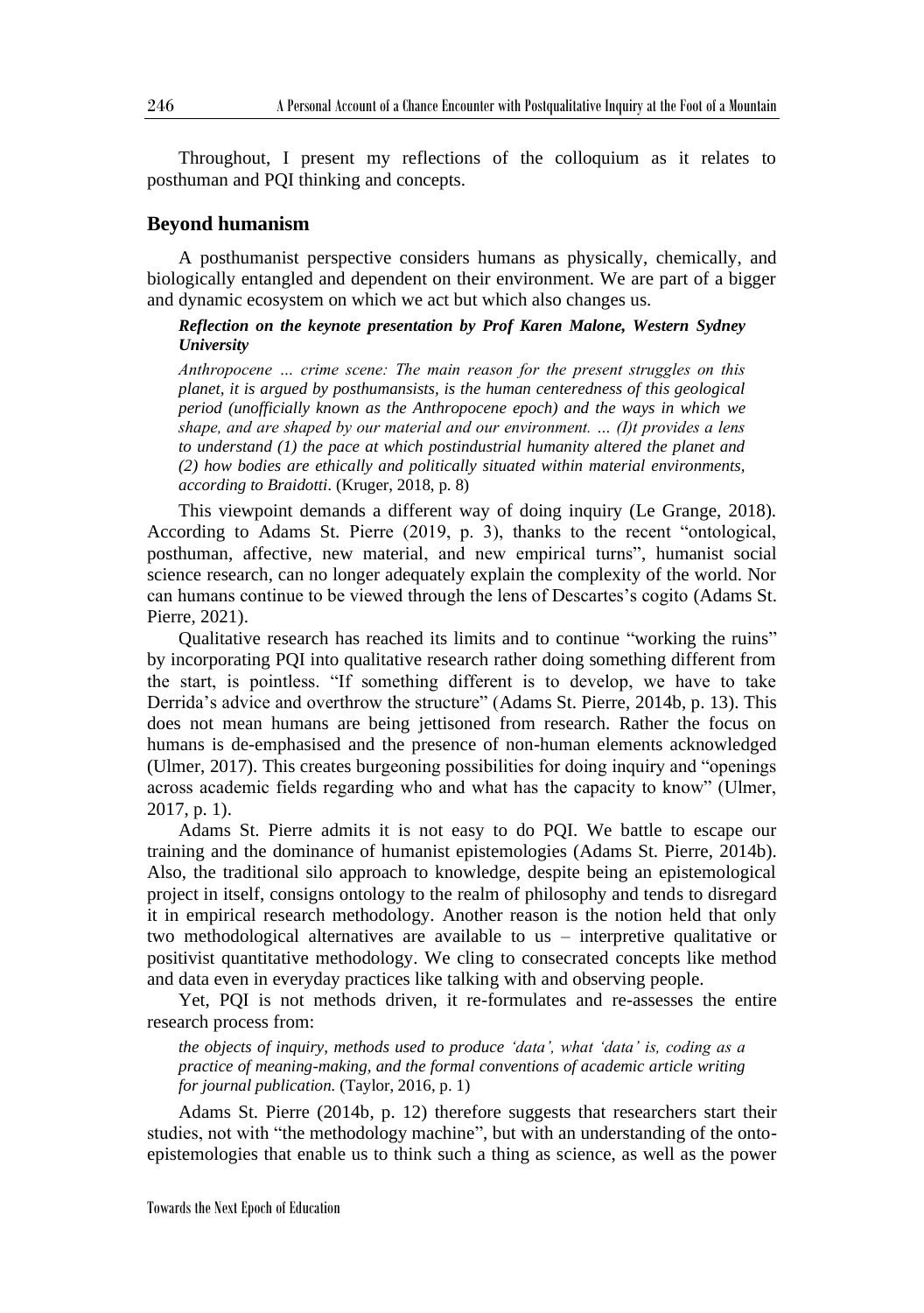and politics embedded therein. More than knowledge-making, PQI is also a pedagogical, ontological, and ethical undertaking (Holt Daniels, 2017).

Moreover, PQI challenges the conventional and currently privileged humanistic epistemology and its corollaries, colonialism and nationalism, all considering humans the dominant source of agency. As a critical approach, PQI probes issues of power, coercion, marginalisation, and injustice but on a broader scale to include concerns about our planet (Ulmer, 2017).

# *Arriving on campus on Day 2 - Jammie and jars*

*We wind our way up to the foot of Table Mountain and park the car just below Jammie Steps and the Plaza in front of the memorial hall.* 

*Is this neoclassical-style building baking in the early morning sun, still called the Jameson Hall, I wonder?* 

*Originally it was named after Leander Starr Jameson, close friend of Cecil John Rhodes and to this day the symbol of anti-British sentiment to the Afrikaans speaking community - at least to those who still know of his existence and the history of the botched 1895 raid against the then* Zuid-Afrikaanse Republiek*, which set off of the* Engelse-oorlog *(or Anglo Boer war) of 1899 to 1902.* 

*Or has the University of Cape Town's 2017 proposal to honour Sara Baartman instead, been accepted?* 

*'Slave woman replacing the colonial warrior at the heart of UCT', wrote Philani Nombembe in Times Live in 2017; 'to enhance truth and reconciliation' said the official motivation letter.* 

*I don't know the answer but as I look away over the plain towards the Hottentots-Holland mountain range from where my colleague and I had started our journey this morning, Sara's appalling 'stage name' pops into my head: Sara, the Hottentot Venus, the human exhibit for sightseers and scientists of Europe.* 

*Earlier we had set off towards this mountain and later we shall trek back across the Cape Flats to go home, a journey in the same direction as the people of District Six who, after their forced removal to the outlying areas, continued to attend church and mosque in the wasteland which was now called Zonnebloem.* (Kruger, 2018, p. 1)

The topic of District Six, a historically and emotionally significant suburb of Cape Town, is the focus of the first presentation of day two. In his paper *Potestas and Potentia in Geomatics Education,* Dr Siddique Motala of the Cape Peninsula University of Technology's (CPUT) Civil Engineering and Surveying Department, draws on posthumanism to harness the power of memory. The fate of District Six looms large in the memory of former dwellers and their descendants. Established in 1867, it was located close to the city centre and Table Bay harbour and called home by freed slaves, merchants, artisans, labourers and immigrants. Despite being impoverished and overcrowded, the cosmopolitan community had a rich and varied religious and cultural life. In 1901 black residents were relocated to the Cape Flats, east of Cape Town. From 1966, after the government had adopted the Group Areas Act pronouncing District Six a 'whites only' area, about 60 000 people were forcibly removed and the buildings demolished. Decades long resistance resulted in the area remaining largely vacant (Miller, n.d.).

*Memory mapping and* **potestas***: Motala investigates the twin manifestations of power —* potestas *and* potentia *— contained in the geomatics learning experience …*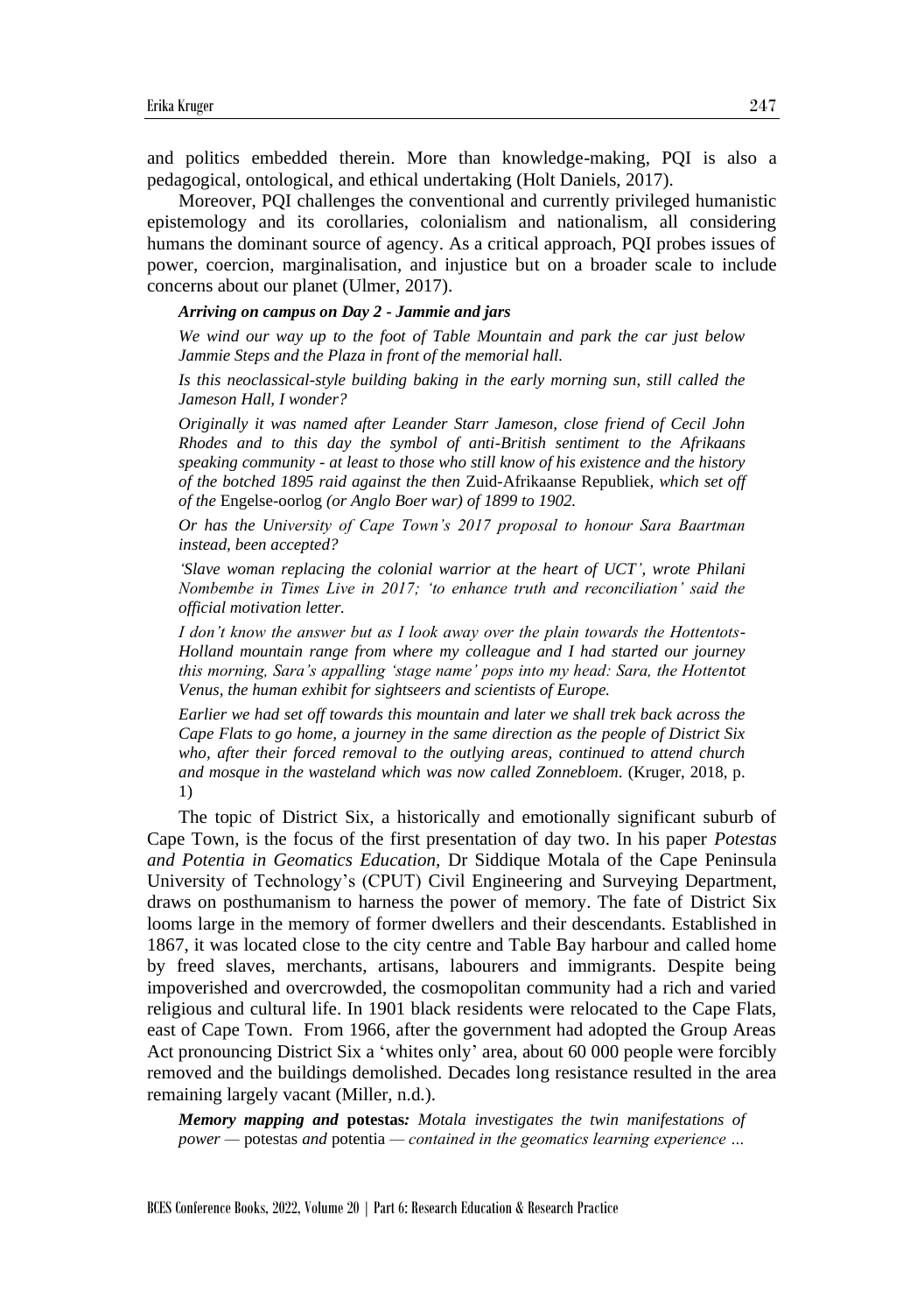*"In South Africa, geomatics education is an extension of the old land surveying education developed during the apartheid era", he explained. It emphasises more formal and official power or* potestas *referring to notions of mastery, control, authority, administration, compliance, jurisdiction, jurisprudence and professionalism. … Students research and produce their own stories about District Six using whatever medium/media and means (site visits, interviews etc.) they prefer before sharing their assemblages and journey with classmates. Storytelling and counter-mapping interventions help students join the dots to show new relationships, encourage creativity and practise micro-activism that show the impact of the profession on society.* (Kruger, 2018, pp. 4-5)

*Cavities meant to weaken: Today, where District Six used to be located, it is mostly open space. A few structures like St Marks Anglican Church and the Muir Street Mosque were left standing and a few buildings have since been erected – townhouses and the first Cape Technikon building which is now CPUT.* 

*The original inhabitants were forcibly moved and scattered over the wide-open sand dunes known as The Flats, a political decision that eroded the matrix of the community and which led to severed ties, broken connections and wrecked relations among human and more-than-human, to time and place.* 

*Spaces meant to weaken, destabilise, diminish, damage and reduce, to destroy the ecomorphology.* (Kruger, 2018, p. 17)

# **Discovering postqualitative inquiry**

The dominant image I have of the three-day event is finding myself in an abandoned zoo, lying on my back on the grass under a tree at the foot of Table Mountain talking, thinking, moving and feeling with nile lilies, binaries and entanglements. It is Sunday after lunch and we are tracing sensorial posthumanist assemblages with Prof. Karen Malone.

*Flux, flow and in-betweens: I collect data without speaking or writing a word. All I have is a piece of trace paper and an oil pastel to map my experience. Later I use my map as reference to report back to the group. Learning as worlding without boundaries between us and the environment.* (Kruger, 2018, p. 11)

A most unusual way of meaning-making and setting up a world without subjectenvironment boundaries. Certainly anathema for the proponents of neoliberalised education and research that set great store by productivity and efficiency.

It is not until a colleague describes my post-conference report as an example of PQI that I reassess my ponderings as a text that could constitute 'inquiry'. My goal had been to show proof of attendance and help get my head around the topic. Now a cavity had opened up and I was compelled to add PQI theorists like Adams St. Pierre and Le Grange to my post-colloquium reading list.

*Tubers versus taproots: Yesterday, I learnt about Deleuze and rhizomatic mapping from Dr. Motala. Unlike a tree boring down with taproots and side roots, rhizomes, like that of an agapanthus or nile lily found growing prolifically along the roads bordering the campus, ... forms a subterranean network …* (In the same way)*, research cannot be isolated, neither in time nor space. All is always connected. Past, present and future, Here, there, anywhere and everywhere, visible/invisible, materiality/spectres. Things might be added, removed, erased, spoken about or kept secret. But all is always available to be excavated. … These connections are there to be discovered, tracked and exposed like an archaeologist or a geologist would. And mapped ... like a land surveyor, ….* (Kruger, 2018, p. 3)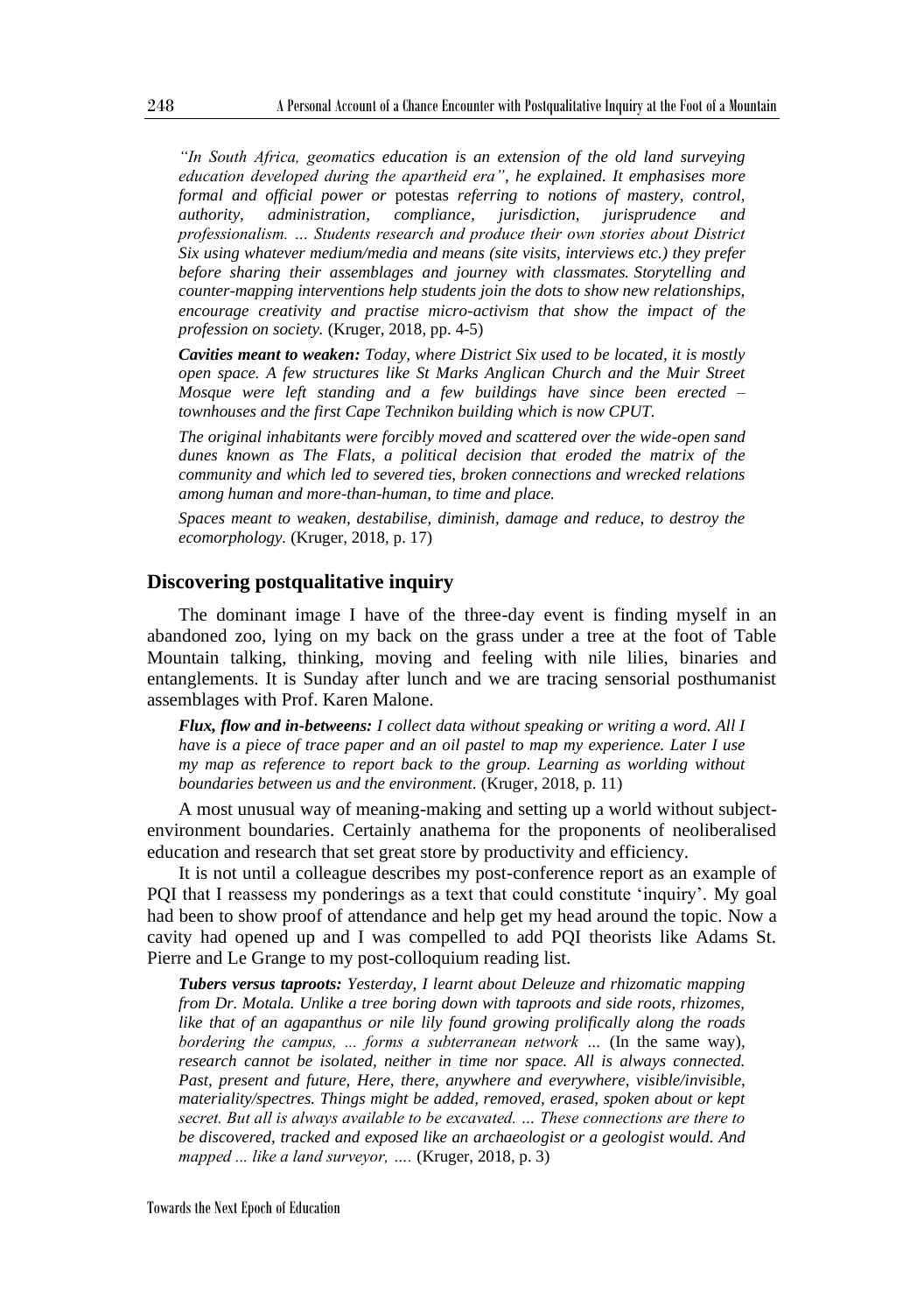Deleuze and Guattari's concept of rhizomatic interweaving, alters how we conceptualise and theorise about inquiry. It tolerates multiple and non-hierarchical entry and exit points in data representation and interpretation taking one into unexpected directions. It randomly creates a multiplicity of pathways including to the in-between spaces making it difficult to represent in a linear fashion (Kinchin & Gravett, 2020).

*Porosity: On day three, as we leave the Neville Alexander Building where the colloquium is being held, we turn left and go up the stairs to Library Road and past the African Studies building. A tiny ficus sapling growing out of a crack on the concrete staircase, catches our attention. This we decide is our spot and we unpack the brown paper bag we had been given as part of Dr Theresa Giorza's pedagogical laboratory or Pedlab – charcoal, clay, string, photographs of rock art. For the next half hour we spend observing, interacting with and exploring the materiality of the location and the more-than-human elements we find there. ... As I move further up the stairs …, I notice a complex yellowish pattern on the floor. My eyes follow the markings upwards along the concrete pillar towards the ceiling and notice tiny stalactites. Both structures have been formed by lime deposits leached from the concrete as water leaks through the cracks in the building.* 

*Porosity – the measure of space in between.* 

*In-between spaces.* 

*The patterns I had noticed are formed from the human-made material to create something completely new. In the process it has also permanently altered the materiality of the building itself, possibly even weakening the structure by creating more spaces in between the substrate.* 

*But does the removal of material and an increase in porosity always lead to emptiness or a void?* 

*Not in the case of spongy bone in mammals. It is exactly the circular lattice work consisting of dense and compact bone cells and lacuna that support the lines of stress and provides strength to the bone while at the same time keeping it light and ensure ease of movement.* 

*The spaces in between soil particles are important too. Well-aerated soil stores groundwater and oxygen needed for plant growth.* 

*Cavities house potential.* 

*Fissures allow flow.* 

*Cracks allow growth.* 

*Absence as potential.*

(Kruger, 2018, pp. 16-17)

PQI, being open-ended, always becoming, openly challenges and covertly creates, disrupts and gives voice to the unheard (Grellier, 2013), to indigenous perspectives and experiences through shared conceptualisations of the inextricable human-nonhuman world and the broader web of life (Le Grange, 2018).

*Ancestral home-coming: Sara's journey started in the Gamtoos, Eastern Cape in 1789 as a member of the Gonaqua subgroup of the Khoikhoi and ended in France after years as a caged, half-naked human display and object of fascination in London and Paris. After her death in 1816 Sara ended up a science specimen for French naturalists and anatomists, zoologists and physiologists depicting the 'link' between animals and humans. Sara's body was dissected and her brain and genitals*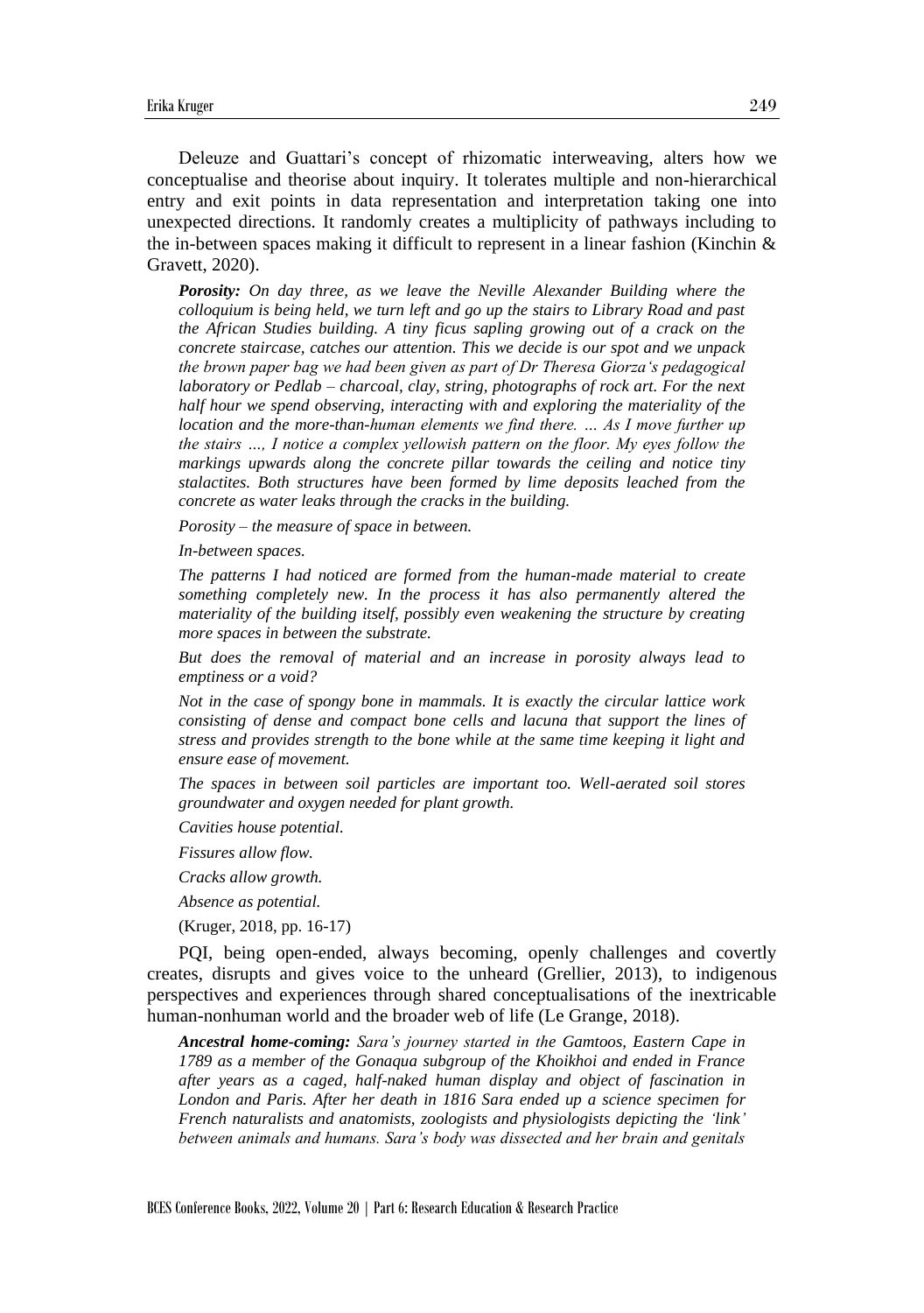*placed in jars and put on display at the Musée de l'Homme (Museum of Man) until 1974. Only in 2002, on request of former president Nelson Mandela, did the French Government return her remains and Sara was laid to rest at Hankey near her ancestral home. Ironically now her name is or will again be associated with a symbol of this country's British and colonial past. Going/coming. All in motion. To and from. Life as a loop.* (Kruger, 2018, p. 2)

The "post" systems of thought, according to Adams St. Pierre (2014b), does not share descriptions of reality nor of human beings with humanism. It thinks differently about agency, language, knowledge, power, reason, method and connections. Unlike the anthropocentric humanist thought of Kant, it applies a flattened ontology, think Braidotti's non-hierarchical nature-culture distinctions (Vivaldi, 2021) and the Heidegger-influenced Object Oriented Ontology (OOO). A flat ontology rejects favouring humans over non-human objects. Whereas Kant contrasts observable facts, events or products of our cognition (phenomena) with objects or event that exists independently of human sensory perception (*noumenon*), in a flat ontology, *noumena* are not defined by the interactions with or effects on other objects including humans.

#### *Correlations:*

*Body Minerals Land Sara Baartman's body-mind Jameson's minerals District Six's heritage Human, nature, culture* 

*Tracking our past through not-officially sanctioned (that is, not-*potesta*) stories and by being open to possibilities, we can uncover our secret, silent and censored relationships with one another and with more-than human ... even if we have labelled them 'the other' and 'less-than-human'.* (Kruger, 2018, p. 10)

As I reflect on my reflections of my chance encounter with PQI via the colloquium on posthumanism, and as I learn more about it, I am increasingly drawn to this manner of inquiry for its suppleness, its sensorial richness, its tolerance of creative, daring and experimental ways to survey and for its potential to surprise. Approaching inquiry without following a particular method leaves me unencumbered to discover connections related to my study in everyday encounters with ideas, people and materiality shaping kinship in the now, in the past and in the future. I can relinquish my role as protagonist, and stand on equal footing with the physical, social, intellectual environment – always becoming, always embodied.

## **References**

- Adams St. Pierre, E. (2014a): Post Qualitative Inquiry. Keynote lecture presented at Joint Australian Association for Research in Education and New Zealand Association for Research in Education International conference. Brisbane.
- Adams St. Pierre, E. (2014b): A brief and personal history of post qualitative research toward "post inquiry". *Journal of Curriculum Theorizing*, 30(2), 1-19.